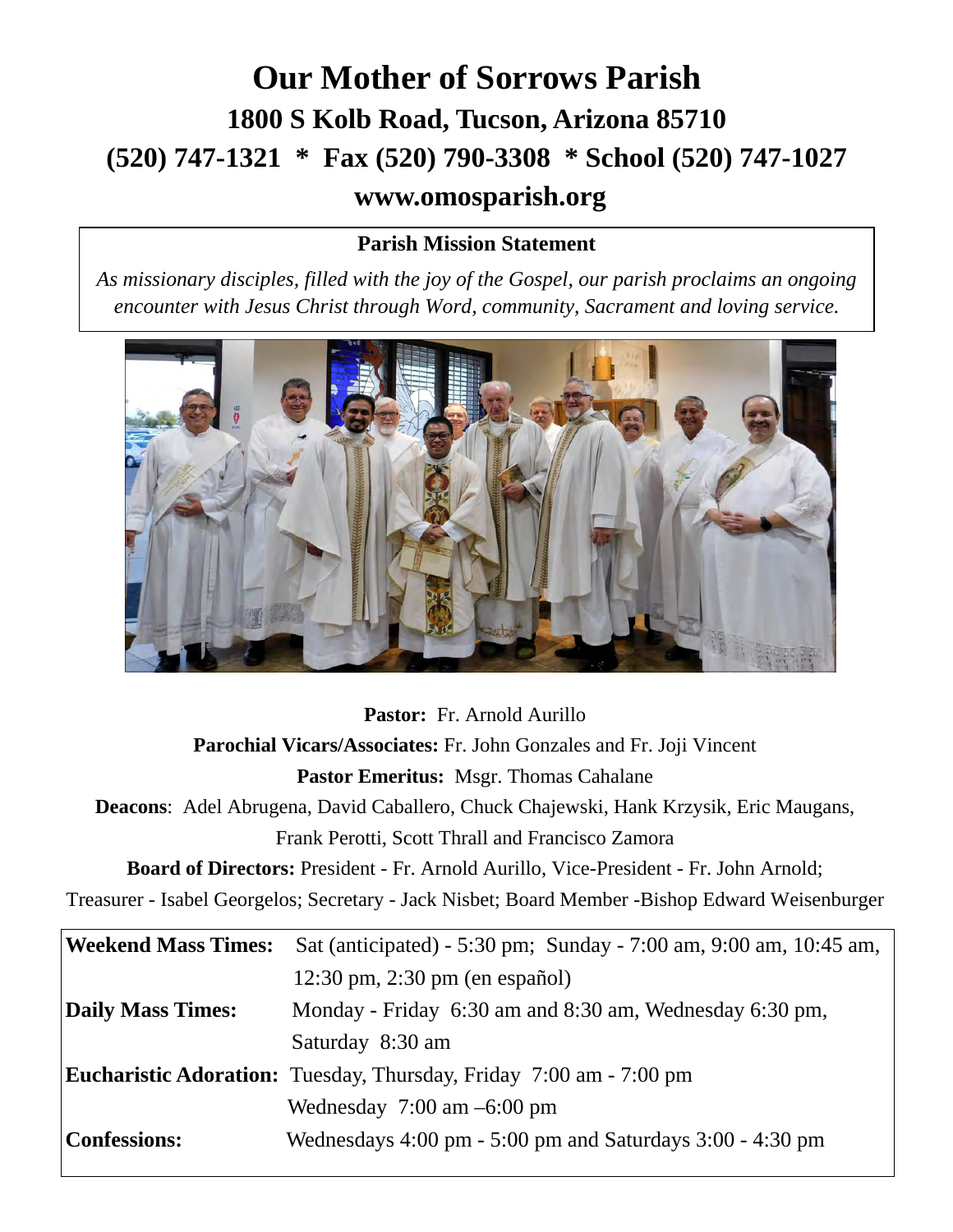

| If you need assistance, please contact us at: |                                                                                                                                          |
|-----------------------------------------------|------------------------------------------------------------------------------------------------------------------------------------------|
|                                               | $8:00 \text{ am } -5:00 \text{ pm}$                                                                                                      |
|                                               | $8:00 \text{ am } -3:00 \text{ pm}$                                                                                                      |
| 520-747-1321<br>520-747-1027                  | <b>Monday-Friday</b><br><b>Monday-Friday</b><br>For emergencies after hours, please call 520 -747-1321 and choose #1 (emergency option). |

### **PARISH STAFF**

#### **Pastor**

*Fr. Arnold Aurillo-frarnold@omosparish.org* 

### **Pastoral Associate**

*Fr. John Gonzales-frjohn@omosparish.org* 

**Pastoral Associate** 

*Fr. Joji Vincent-frjoji@omosparish.org*

### **Business Manager**

*Steve Contreras—scontreras@omosparish.org* 

### **Office Manager/Bulletin Editor**

*Cindy Phillips-cphillips@omosparish.org* 

#### **Adult Faith Formation**

*Melinda Caballero-mcaballero@omosparish.org* 

### **Liturgy/Music Coordinator**

*Lyn Bulski-lbulski@omosparish.org* 

### **Religious Ed Director/ Social Concerns**

*Laura Stehle-lstehle@omosparish.org*

### **Ministry Volunteer & Compliance Coordinator**

*Sylvia Ramirez-sramirez@omosparish.org*

### **Youth Ministry**

*Kim Sisson-ksisson@omosparish.org* 

### **Hispanic Ministry Coordinator**

*Rocio Zamora-rzamora@omosparish.org* 

### **Finance Department**

*Renise Rodriguez –rrodriguez@omosparish.org Linda Welsh –lwelsh@omosparish.org* 

### **Facilities Manager**

*Jose Reyes-jreyes@omosparish.org* 

### **OMOS SCHOOL**

**Principal** *Shakenya Gholson-sgholson@omosschool.com*  **Vice Principal** *Valerie Ramirez-vramirez@omosschool.com*  **Scholarship Manager** *Roxanna Loreto-rloreto@omosschool.com*  **Office Manager**  *Aydee Felix-afelix @omosschool.com*  **Administrative Assistants** *Gabriela Martinez-gmartinez@omosschool.com Celina Castillo-Escamilla-ccastillo@omosschool.com* 



**This week's actual stewardship of \$16, 200 was \$2,583 below the budget weekly average of \$18,783. The Parish is 5% above the budget. Thank you all for you faithful and sacrificial support of the parish.**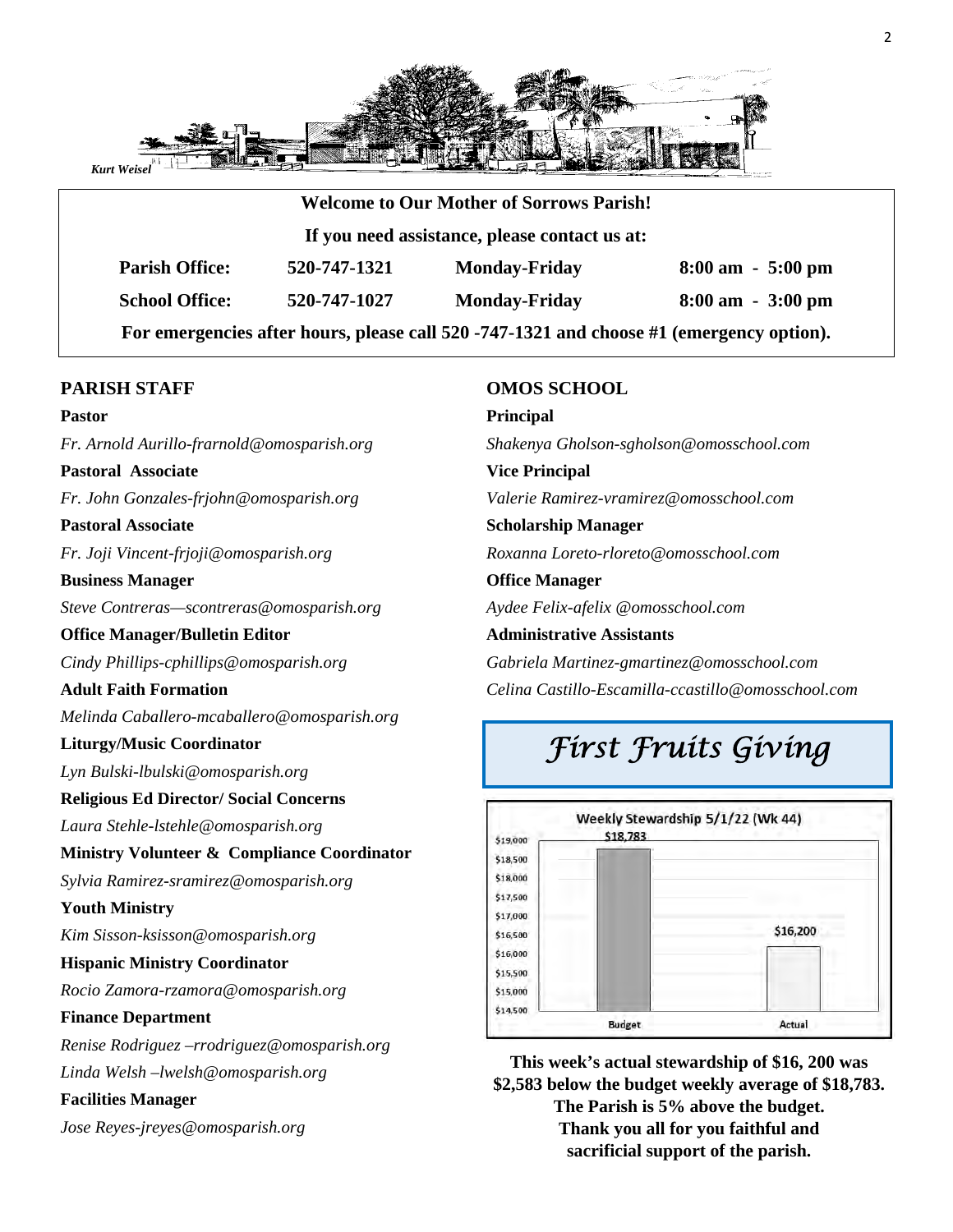# *Fourth Sunday of Easter-Mother's Day-May 8, 2022*

### **PASTOR'S CORNER**



**Reflection:** In a world filled with so much conflict, bitterly divided, struggling with so many social issues and so many conflicting voices calling us, we really need somebody whom we can turn to – we need a SHEPHERD! That shepherd is our Risen Lord, Jesus Christ. We need His assuring voice and His faithful caring for us. We ask ourselves-how do we get it?

First, we must turn to His life-giving Word in the Scriptures and the guidance of the Magisterium of the Church. Jesus has given the Church Bishops to be our Shepherds. And I believe we are blessed with good, caring, and dedicated shepherds. We must listen to them especially when they speak about the truth, theology, morality and the official teaching of the Church.

Second, we must stay with the flock, the Church. Sheep can get lost by wandering away and so can we. So, let us revitalize our membership in our parish/church. Because being members of His body, the Catholic Church is not a spiritual luxury or a supernatural add-on, it is a way of life and the God's revelation.

Finally, we must have the resolve to carry out the mission of being a member of Jesus' flock. That means we must be active in our parish. We must register, come to participate in the Holy Eucharist every day/week, support its activities, be good stewards, and share the faith with others, because the parish helps us keep our commitment to Christ in a more real way and it is where our faith meets the real world. Although sadly, some people are floaters or "roaming Catholics". They skip from parish to parish in order to avoid their obligation to support the parish. I ask everyone to really love your parish because it is where our commitment to Christ gets traction. And in a world of many conflicting voices, through the Church, the voice of the Good Shepherd is heard loud and clear and will continue to bring us clarity and unity.

**Teachers Appreciation Week:** I would like to extend my gratitude and appreciation for all the hard work and dedication of all our OMOS Teachers. This last week was Teacher Appreciation Week. I hope they were given lots of love and cards from their students. Definitely, any gesture to show appreciation for their hard work means a lot to every teacher we have. On my part, they are always in my prayers. I am hoping and praying that they may continue to enjoy good health, peace of mind and protection from any harm. I honor all our teachers for carrying out their mission with great sacrifice and commitment to bring learning and wholistic transformation of our OMOS students. I salute you all for a "job well done."

**A Grace-filled Moment:** These past few days I have had an individual conference with my Deacons and Parish Staff members. I personally considered it a moment of grace. Talking about the parish life, areas of responsibility, growth, learning, and understanding the many challenges that surround the whole work. All these gave me as a pastor an opportunity to understand the parish life in a fuller scope. The passion, creativity and their love for their work made accomplishing everything in their area of work easier. We always maintain good teamwork and the readiness to help one another. Kudos to all my Deacons and Parish Staff!

**Knights of Columbus Sponsoring Cinco de Mayo:** My heartfelt gratitude goes out to the Knights of Columbus Council 5133 of Our Mother of Sorrows for taking the lead and sponsoring the Cinco de Mayo event last Friday, May  $6<sup>th</sup>$ . It was so much fun with the Mariachis creating an environment of dancing and encouraging everyone there present to move their feet and bodies while enjoying drinks and sumptuous food. Thank You, dear brother Knights, for all your hard work. And Thank You also to all those who came and supported the event.

**Month of May is month of Mary**: Our Mother Mary was given honor by crowning her last Sunday; and this past Saturday, May  $7<sup>th</sup>$ . We had the 8:30am Mass celebrated for Her and immediately after we had the procession and praying of the rosary around the church parking lot. We ended with Benediction. Thank you for all your presence and participation. May our dear Mother Mary continue to intercede for us and lead us all to Her Son Jesus Christ. Let us all continue praying the Rosary! And pray for peace and conversion of all our leaders!

**Lastly:** Happy Mother's Day! I would like to honor all mothers, grandmothers, and all those acting like mothers for all the love they give to everyone that God gave them.

May God bless you more abundantly and protect you always!



Yours in the Risen Lord,

Fr. Arnold Aurillo

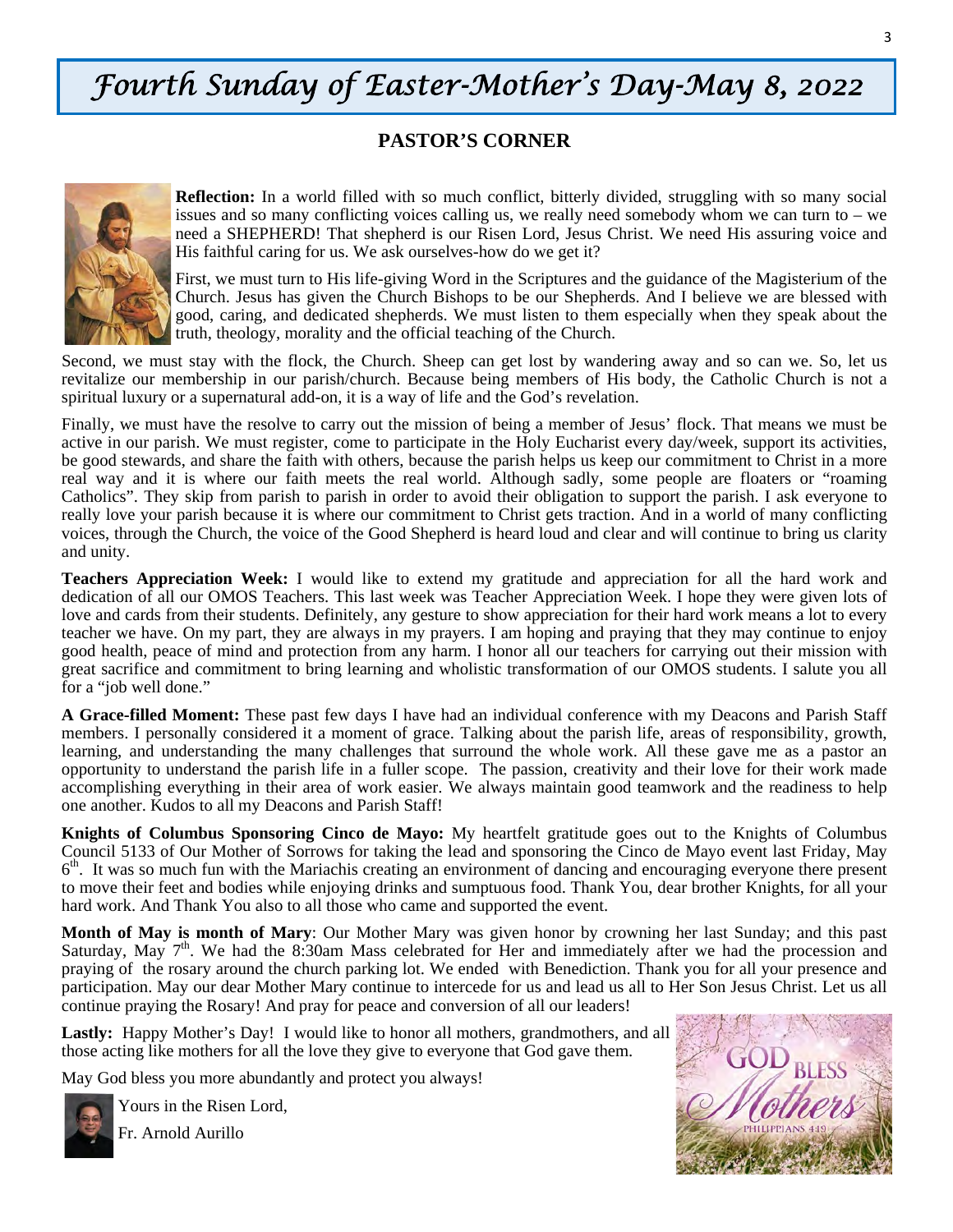# *Christian Education/Formation*

# *Scripture Reflection*

*Readings: Acts 13:14, 43-53: Psalm 100:1-3, 5; Revelation 7:9; 14-17; John 10:27-30* 

## **Shepherd and the Lamb**

Scott Hahn Reflects on the 4th Sunday of Easter

Israel's mission—to be God's instrument of salvation to the ends of the earth (*see Isaiah 49:6*) is fulfilled in the Church.

By the "Word of God" that Paul and Barnabas preach in today's First Reading, a new covenant people is being born, a people who glorify the God of Israel as the Father of them all.

The Church for all generations remains faithful to the grace of God given to the Apostles, continues their saving work.

Through the Church, the peoples of every land hear the Shepherd's voice, and follow Him (*see Luke 10:16*).

The Good Shepherd of today's Gospel is the enthroned Lamb of today's Second Reading. In laying down His life for His flock, the Lamb brought to pass a new Passover (*see 1 Corinthians 5:7*), by His blood freeing "every nation, race, people and tongue" from the bondage to sin and death."

The Church is the 'great multitude' John sees in his vision today. God swore to Abraham his descendants would be too numerous to count. And in the Church, as John sees, this promise is fulfilled (*compared Revelation 7:0; Genesis 15:5*).

The Lamb rules from the throne of God, sheltering His flock, feeding their hunger with His own Body and Blood, leading them to 'springs of lifegiving waters' that well up to eternal life (*see John 4:14*).

The Lamb is the eternal Shepherd-King, the son of David foretold by the prophets. His Church is the Kingdom of all Israel that the prophets said would be restored in an everlasting covenant (*see Ezekiel 34:23-31, 37:23-28*).

It is not a kingdom any tribe or nation can jealously claim as theirs alone. The Shepherd's Word to Israel is addressed now to all lands, calling all to worship and bless His name in the heavenly temple.

This is the delight of the Gentiles-that we can sing the song that once only Israel could sing, today's joyful Psalm: "He made us, His we are—His people, the flock He tends."

> *©Scott Hahn is founder and president of the St. Paul Center for Biblical Theology*



### **FORMED.ORG**

Our Mother of Sorrows has a subscription to FORMED.org

### Go to https://formed.org/

Click on the **SIGN UP** button to create an account.

Select *Sign up as a parishioner* from the option on the next screen.

Type in "Our Mother of Sorrows" in the **Find your Parish or Organization** box. Then select "Our Mother of Sorrows, 1800 S Kolb Road Tucson, AZ" when it appears in the dropdown list. Click **NEXT**.

Type your name and email in the boxes and then click **Sign Up** to create your account. Your FORMED.org account will be created, and you'll be taken to the homepage to the website.



### **OMOS**

**Vacation Bible School** 

Dates: June 13-17

8:45am—12:00 noon

VBS is for children going into grades 1-6 and puts kids on track for trusting Jesus! At Rocky Railway, kids explore Jesus' power and how we can trust Jesus to pull us through when life feels like a valley or a mountaintop. Registration forms are available in the literature rack in the back of the church and on the parish website. As of now masks are optional but for everyone's safety registration is limited to the first 50 students. For additional information or to volunteer contact Laura Stehle at 520-747-1321 or lstehle @omosparish.org.

**Volunteers Needed** — Adults who enjoy working with and sharing their faith with children are needed as Station and Group Leaders. Students in Junior and Senior High School are needed as Crew Leaders. So don't delay sign up today!

Watch the bulletin for a list of snack items needed for VBS Chew Chew Snacks. We are always grateful to the parish for helping with snacks.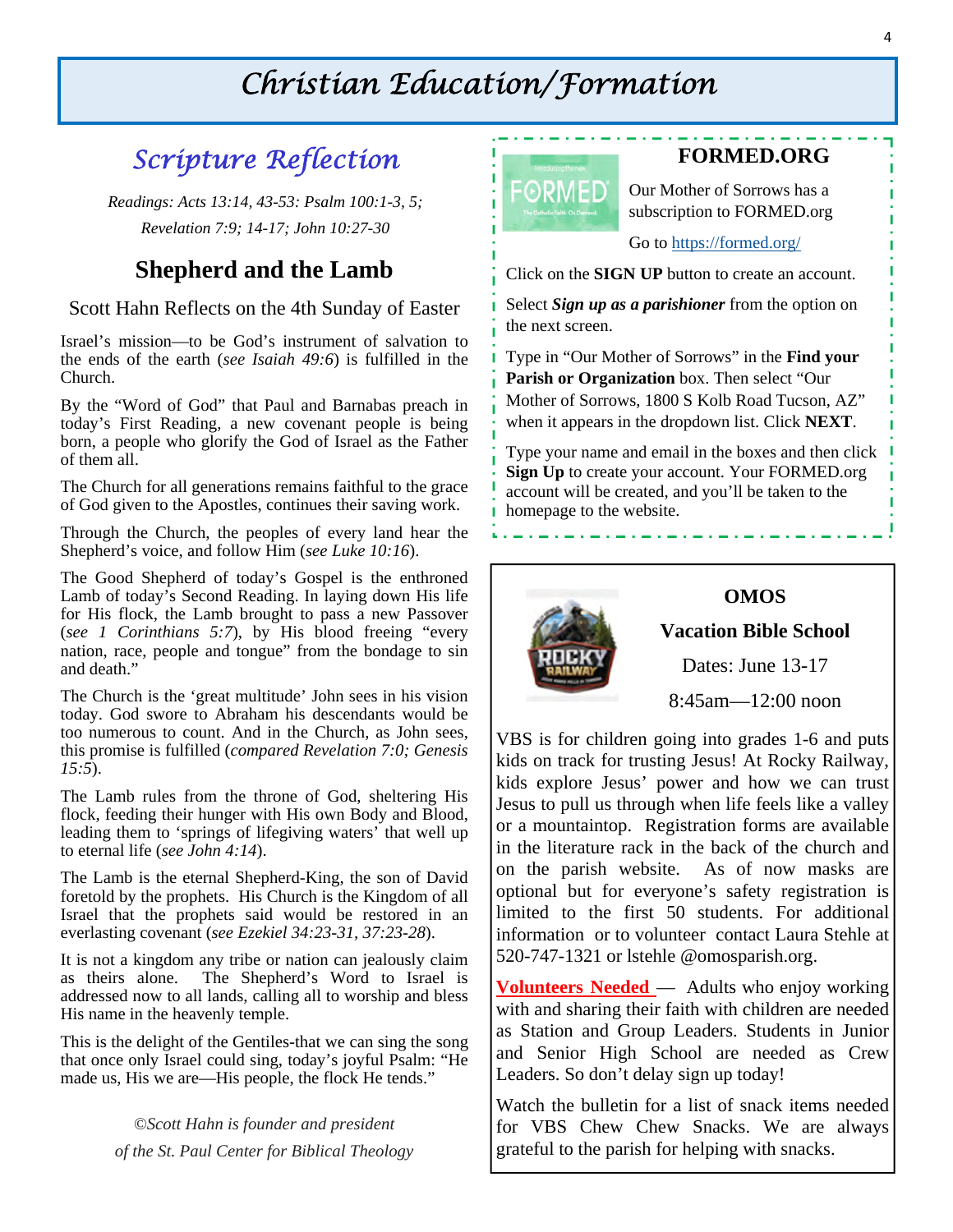# *Christian Life*





**Pope Francis**: Even the quality of available water is constantly diminishing, in some places there is a growing tendency, despite its scarcity, to privatize this resource, turning it into a commodity subject to the laws of the market. Yet *access to safe drinkable water is a basic and universal human right, since it is essential to human survival and, as such, is a condition for the exercise of other human rights*. Our world has a grave social debt towards the poor who lack access to drinking water, because *they are denied the right to a life consistent with their inalienable dignity*. This debt can be paid partly by an increase in funding to provide clean water and sanitary services among the poor. But water continues to be wasted, not only in the developed world but also in developing countries which possess it in abundance. This shows that the problem of water is partly an educational and cultural issue, since there is little awareness of the seriousness of such behavior within a context of great inequality. ( *Laudato Si*', 30)

**Reflection:** Though an increasing number of people are experiencing water shortages, those who are poor suffer most. Seven hundred fifty million people do not have access to clean water; 2.4 billion people do not have adequate sanitation. And yet, this resource continues to be wasted and poorly managed in the developed and developing worlds. Agriculture, industry and the health of people and eco-systems depend on water. More people die annually from exposure to unsafe water than from all forms of violence, including war. Children are especially susceptible to water-borne disease. Forty-five thousand children die every day from preventable water -borne diseases.

#### *(UN Fact Sheet on Water and Sanitation)*

#### *Actions to Save Water:*

*1)* Use reusable water bottles, 2) Brush your teeth without running water, 3) Fix leaky faucets, 4) Conserve toilet water by flushing only when necessary, 5) Install a low-flow shower head, 6) Collect rainwater in rain barrels, 7) Mulch the base of trees and plants to prevent

water runoff and increase absorbency by mulching the base of plants and trees at my home or work, 8) Plant native species plants where possible and landscape with water-efficient plants in order to reduce general water usage, 9) Give a monthly gift to provide clean water to communities lacking it. Your ongoing gift creates lasting change in the community.

**Prayer:** *Loving God, we ask for Your blessings on children, mothers, fathers, and communities who are thirsty. Purify, protect, and multiply their water sources. Strengthen their resolve so they may fully enjoy the benefits of clean water — essentials like education, gardens of fresh produce, and good health. Heavenly Father, remind us of Your command to love our neighbors as we love ourselves. Don't let us rest until we know we have done everything we can to meet this necessity for others. Amen.*



# **Bereavement Group**

OMOS is happy to have an in-person Bereavement Support Group. facilitated by Ms. Lourdes Serna. This is a Christ Centered ministry where individuals can find support, healing and consolation working through the loss of a loved one. The group meets the second Tuesday of the month, from 6:30 to 8:00pm in the PAC building. For more information please contact the parish office or visit our website. No registration needed, come as you need.

*"I have told you these things, so that in me you may have peace. In this world you will have trouble. But take Courage! I have overcome the world." -*John 16:33

> *Moved? Changed your number or email? Give us a call to update us at 747-1321 or email omosparish@omosparish.org*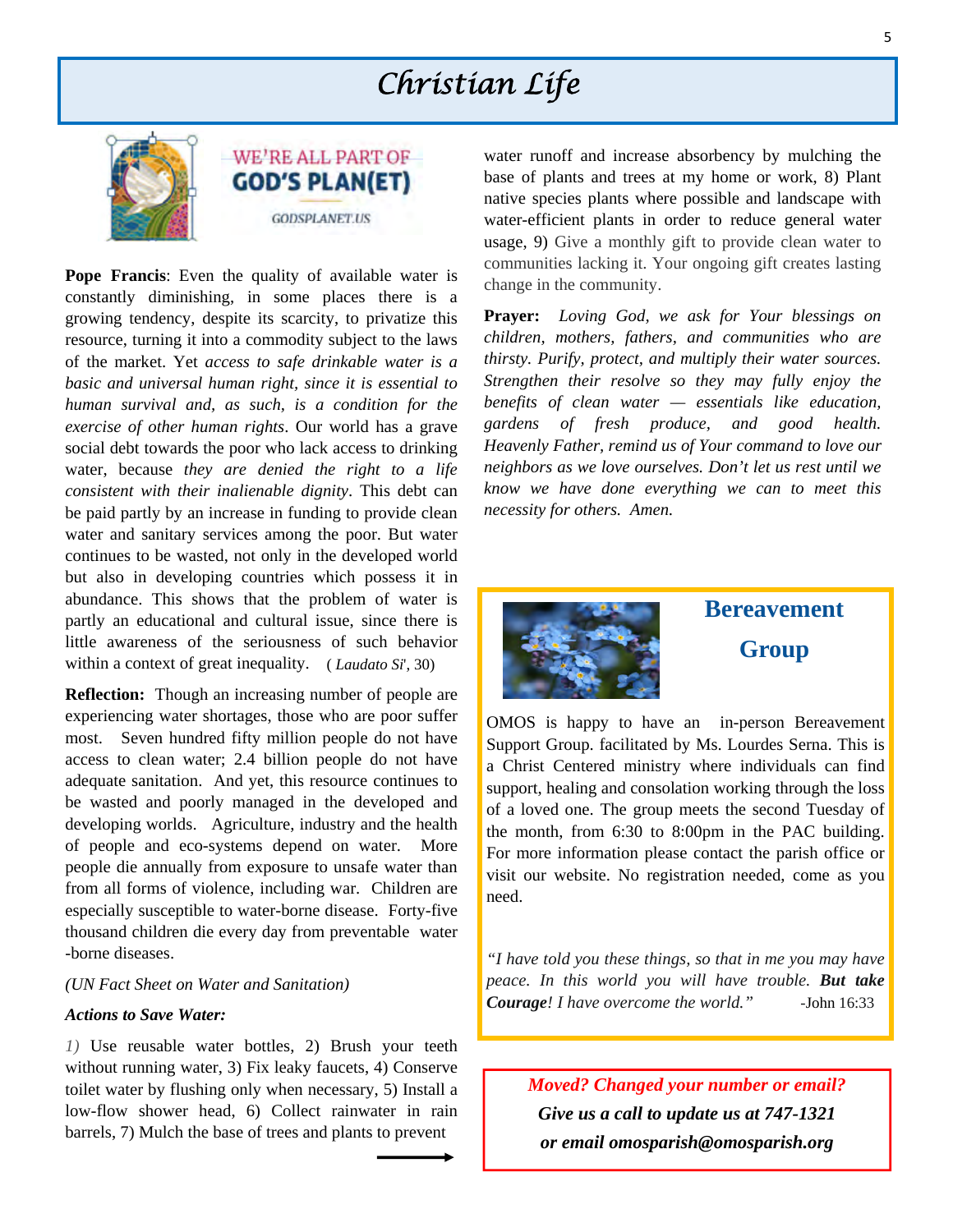# *Liturgy at a Glance!*

*Lyn Bulski at 520-305-3612 or lbulski@omosparish.org* 

 $\frac{3}{6}$ 

### **Liturgy Update**

**May 15**  $5^{\text{th}}$  Sunday of Easter

Questions or comments regarding OMOS liturgy? 520 305-3612 or lbulski@omosparish.org

### **EUCHARISTIC ADORATION**



The Blessed Sacrament is exposed in the Cenacle Chapel each Tues-Thurs-Fri from 7am to 7pm and on Wednesdays from 7am-6pm

### **Available Hours of Adoration**

Tuesdays: 9am, 11am, 3pm, 4pm, 6pm Wednesdays: 12pm, 1pm, 2pm, 4pm Thursdays: 9am, 12pm, 4pm, 5pm Fridays: 10am, 11am, 6pm

Please sign up for any available hour. Sign up sheets are located right outside the door of the Cenacle Chapel.

### **Assisted Listening Devices Available**

- · Loop & receiver works with older T-Coil hearing aids
- Earpiece & receiverno hearing aid required
- . Call Parish Office to reserve







 **Pray for those who seek healing**

*Kathy Aliano, Sylvia Chavez, Fred Heaslett, Dora Martinez, Elissa Robles*

### **CATHOLIC DRY MASS presented by Msgr. Tom Cahalane**

Msgr. Tom Cahalane will be giving a Catholic Dry Mass, Monday May 16th, 2022 at 7:00 pm at Our Mother of Sorrows Church.

The term missa sicca—"dry Mass"—has several meanings. The most common today would be the act of practicing the motions of Mass by a priest, deacon, or seminarian studying to be ordained a priest. Another meaning is more of a historic usage: "when a priest celebrated a liturgy that strongly resembles Mass, but without the offertory or consecration.

### **READINGS FOR THE WEEK**

| Monday:   | Acts 11:1-18; Ps 42:2-3; 43:3, 4; Jn 10:1-10                   |
|-----------|----------------------------------------------------------------|
| Tuesday:  | Acts 11:19-26; Ps 87:1b-3, 4-5, 6-7;                           |
|           | $\text{In } 10:22-30$                                          |
|           | Wednesday: Acts 12:24-13:5a; Ps 67:2-3,5,6, 8;                 |
|           | Jn $12:44-50$                                                  |
| Thursday: | Acts 13:13-25; Ps 89:2-3, 21-22, 25, 27:                       |
|           | $Jn$ 13:16-20                                                  |
| Friday:   | Acts 13:26-33; Ps 2:6-7, 8-9, 10-11ab;                         |
|           | $Jn$ 14:1-6                                                    |
| Saturday: | Acts 1:15-17, 20-26; Ps 113:1b-2, 3-4, 5-6,<br>7-8; Jn 15:9-17 |
| Sunday:   | Acts 14:21-27; Ps 145:8-9, 10-11, 12-13;                       |
|           | Rev 21:1-5a, Jn 13:31-33a, 34-35                               |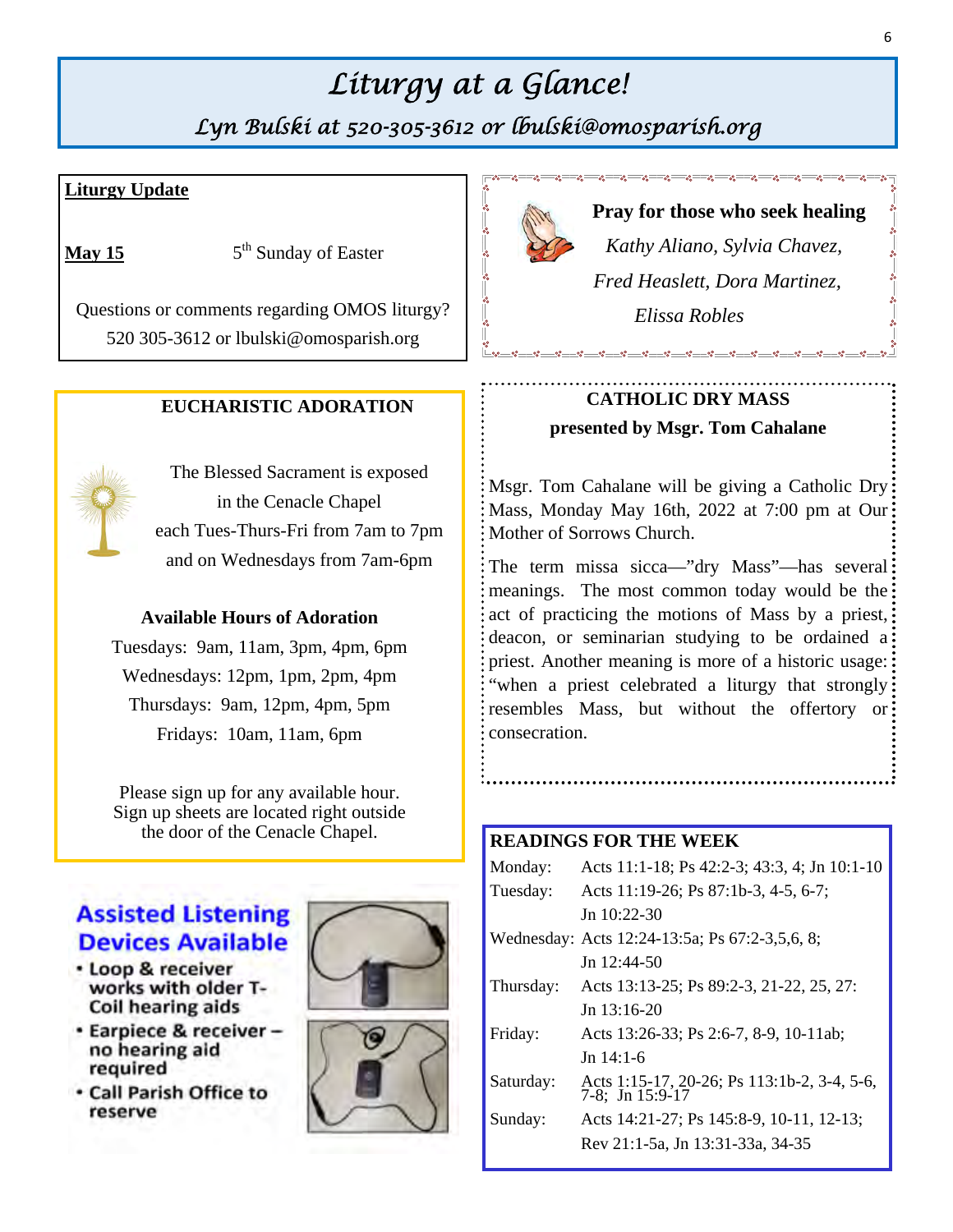# *Ministerios Hispanos*

Grupo de Oración San Juan Pablo II

Los invita cordialmente

**Todos los lunes** 7:00 pm a 9:00 pm

En el comedor del PAC

"Unete con nosotros a compartir la palabra de Dios que sana, libera y restaura el alma"

### **LECTURAS DE LA SEMANA**

| Monday:   | Hch 11:1-18; Sal 42:2-3; 43:3, 4;              |
|-----------|------------------------------------------------|
|           | $Jn$ 10:1-10                                   |
| Tuesday:  | Hch 11:19-26; Sal 87:1b-3, 4-5, 6-7;           |
|           | Jn 10:22-30                                    |
|           | Wednesday: Hch 12:24-13:5a; Sal 67:2-3,5,6, 8; |
|           | $\text{In } 12:44-50$                          |
| Thursday: | Hch13:13-25; Sal 89:2-3, 21-22, 25, 27:        |
|           | Jn $13:16-20$                                  |
| Friday:   | Hch 13:26-33; Sal 2:6-7, 8-9, 10-11ab;         |
|           | $Jn$ 14:1-6                                    |
| Saturday: | Hch 1:15-17, 20-26; Sal 113:1b-2, 3-4,         |
|           | 5-6, 7-8; Jn 15:9-17                           |
| Sunday:   | Hch 14:21-27; Sal 145:8-9, 10-11, 12-13;       |
|           | Ap 21:1-5a, Jn 13:31-33a, 34-35                |





*School* 

### **Enrolling Students for 2022-2023 School Year!**

OMOS School is now enrolling students for the 2022- 2023 School year. Financial aid is available and 90% of our students receive some type of scholarship. Register now for a discount in registration fees!

Please contact Aydee Felix in the parish office at 520-747-1027 or afelix @omosschool.com.

# *Announcements*

### **There is Power in the Name of Jesus**

*Retreat Day for Men and Women with Catholic Lay Evangelist-Jesse Romero* 

**Saturday-June 4th** 

**9:00 am - 5:30 pm** 

**St. Joseph Catholic Church** 

**215 S Craycroft-Tucson** 

Today we face enormous spiritual and moral challenges and need to be ready and equipped to defend the truth found in God's word and to stand up to the spiritual warfare that confronts us. Jessie Romero is an engaging speaker with a "preaching style that will wake us up" and shares "Catholic teaching that is guaranteed to strengthen, edify and fortify us with a deeper love for God."

Join us for this spirit filled day of praise and worship, Holy Spirit power and God's healing touch!

**\$25 per person will include lunch and retreat materials. Doors open at 8:15 am. Retreat will conclude with Mass.** 

**You must register to attend-visit vine of grace.org or call 520-631-1408.**